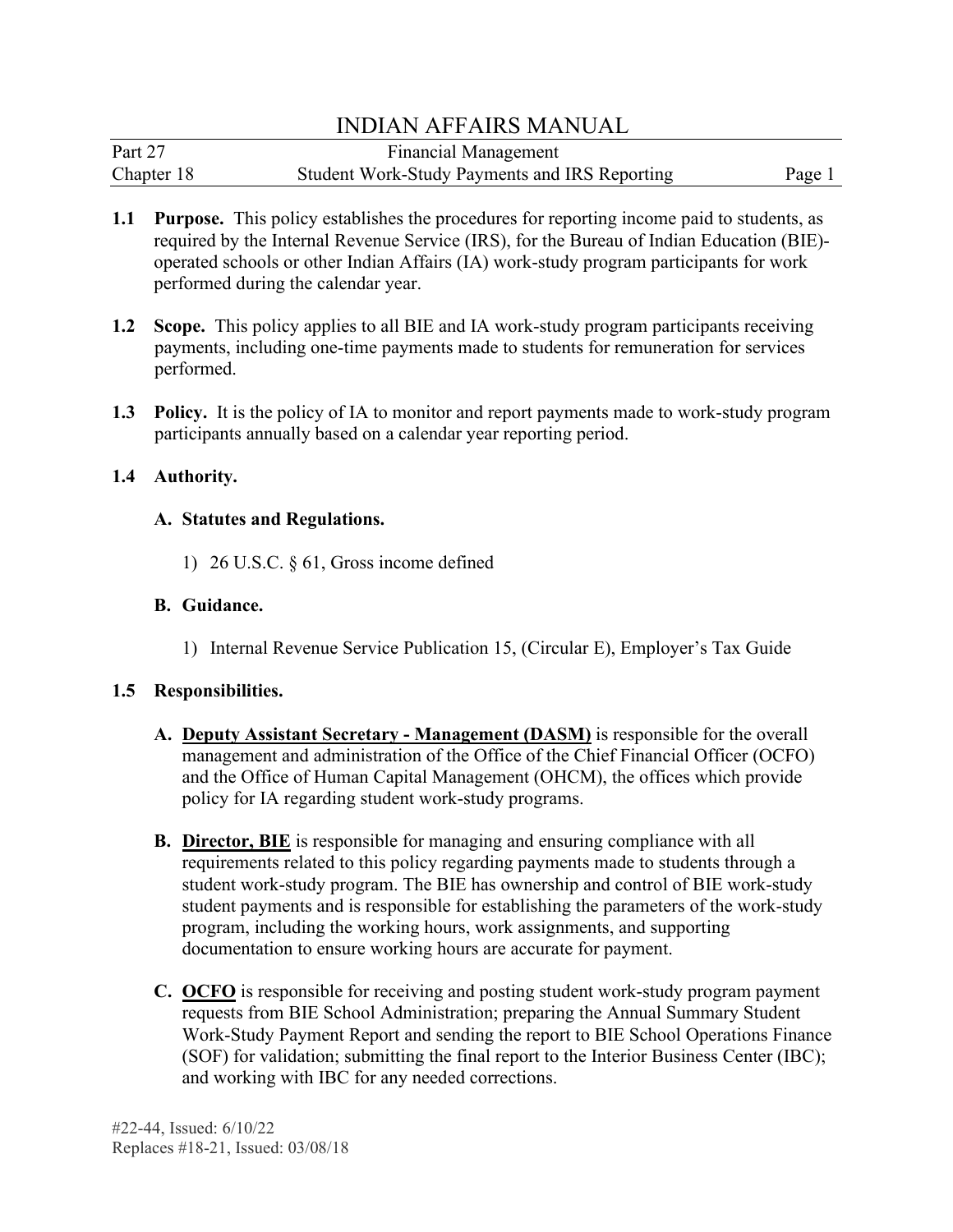| Part 27    | <b>Financial Management</b>                   |        |
|------------|-----------------------------------------------|--------|
| Chapter 18 | Student Work-Study Payments and IRS Reporting | Page 2 |

- **D. BIE School Administration** is responsible for approving bureau-operated schools to participate in a student work-study program; selecting students who qualify for BIE work-study programs; securing required information from approved students and submitting the Financial and Business Management System (FBMS) Vendor Form to the OCFO; submitting accurate payment requests to the OCFO using the correct Budget Object Code (BOC) (i.e., Budget Object Classification 252Y - Student Work Study - Other Expenses); and ensuring proper record keeping that includes established pay rates, vendor form requests and updates, individual timecards, and payment requests.
- **E. BIE SOF** is responsible for ensuring BIE School Administration has the training required to properly request payments under the student work-study program; coordinating and completing financial program reviews of the student work-study program; and validating the final summary student work-study payment report before it is sent to the IBC.
- **F. IA Program Offices** are responsible for completing all steps required by BIE School Administration when approved student work-study programs are established outside of a bureau-operated school.
- **G. IBC** is responsible for taking the final summary Student Work-Study Payment Report and preparing and issuing W-2s to students, and completing any external reporting requirements.

# 1.6 Procedures.

# **1.6 BIE School Administration and IA Program Offices:**

- 1) Approve bureau-operated schools to participate in a student work-study program and select students who qualify for the program.
- 2) Establish pay rates and track student work-study schedules with approved students.
- 3) Provide student information on the FBMS Vendor Request Form to the OCFO prior to the first payment request for the student that includes:
	- full name;
	- current address;
	- SSN: and
	- banking information.

#22-44, Issued: 6/10/22 Replaces #18-21, Issued: 03/08/18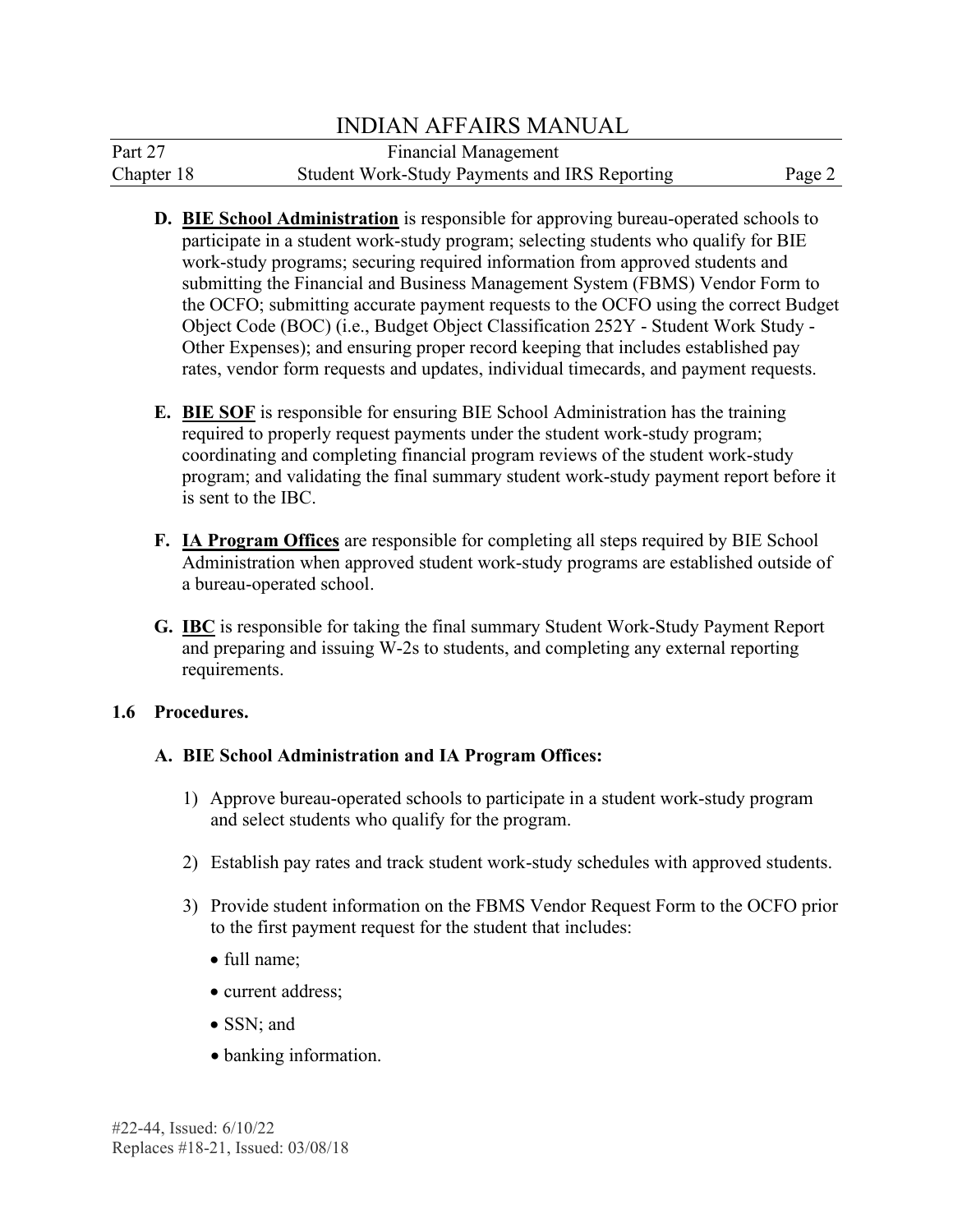| Part 27    | <b>Financial Management</b>                   |        |
|------------|-----------------------------------------------|--------|
| Chapter 18 | Student Work-Study Payments and IRS Reporting | Page 3 |

- 4) Submit accurate payment requests (E467 and/or E1806 upload files) to the OCFO utilizing the correct BOC for the student work-study program (i.e., Budget Object Classification 252Y - Student Work Study - Other Expenses). The student workstudy BOC must not be used for other student payments types.
- 5) Contact the OCFO and BIE SOF if a correction is needed after a Form W-2 is issued to a student.

#### **B. BIE SOF:**

- 1) Designates a primary and back-up point of contact (POC) from each bureauoperated school participating in the student work-study program.
- 2) Conducts preliminary and final review and reconciliation (validation) of calendar year-end financial data with supporting documents to ensure accurate W-2 reporting.
- 3) Ensures scheduled preliminary and final reviews of student work-study W-2 financial information are completed within the last quarter of each calendar year (October-December).

# **C. OCFO:**

- 1) Receives and processes student work-study payment requests (E467 and/or E1806 upload files).
- 2) Processes FBMS Vendor Request Forms to update student information in the financial system.
- 3) Prepares the Annual Summary Student Work-Study Payment Report, and submits the report to IBC once the report is validated by BIE SOF. The Annual Summary Student Work-Study Report is completed by the end of the first quarter of the calendar year.
- 4) Assists IBC with Form W-2 corrections when needed as identified by BIE School Administration.
- **D. IBC:** After receiving the student payment data from the OCFO, the IBC will:
	- 1) Follow all requirements agreed upon in the Memorandum of Agreement/Memorandum of Understanding.

#22-44, Issued: 6/10/22 Replaces #18-21, Issued: 03/08/18